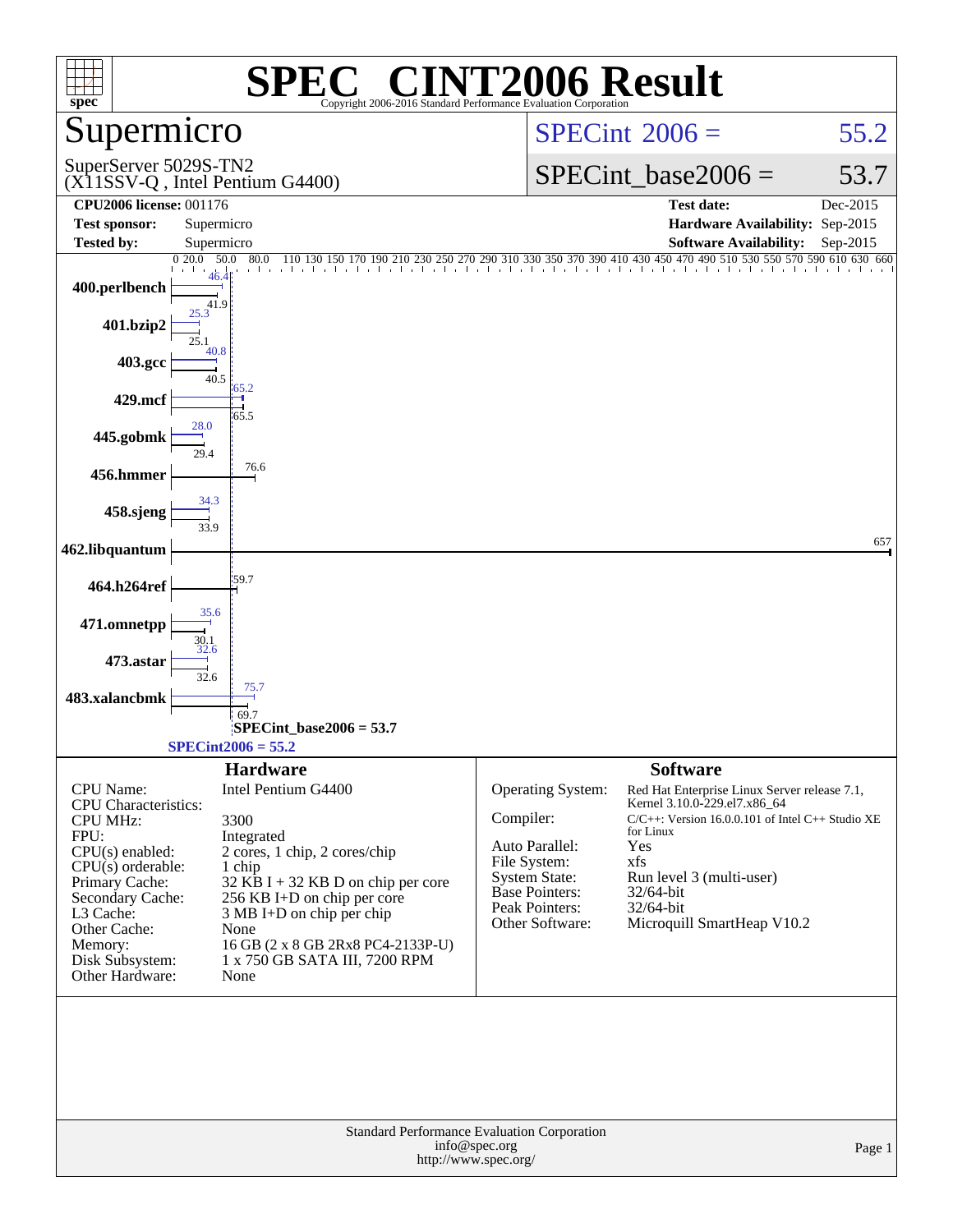

### Supermicro

#### $SPECint2006 = 55.2$  $SPECint2006 = 55.2$

SuperServer 5029S-TN2

(X11SSV-Q , Intel Pentium G4400)

SPECint base2006 =  $53.7$ 

**[CPU2006 license:](http://www.spec.org/auto/cpu2006/Docs/result-fields.html#CPU2006license)** 001176 **[Test date:](http://www.spec.org/auto/cpu2006/Docs/result-fields.html#Testdate)** Dec-2015 **[Test sponsor:](http://www.spec.org/auto/cpu2006/Docs/result-fields.html#Testsponsor)** Supermicro **[Hardware Availability:](http://www.spec.org/auto/cpu2006/Docs/result-fields.html#HardwareAvailability)** Sep-2015 **[Tested by:](http://www.spec.org/auto/cpu2006/Docs/result-fields.html#Testedby)** Supermicro **Supermicro [Software Availability:](http://www.spec.org/auto/cpu2006/Docs/result-fields.html#SoftwareAvailability)** Sep-2015

#### **[Results Table](http://www.spec.org/auto/cpu2006/Docs/result-fields.html#ResultsTable)**

|                    | <b>Base</b>    |              |                                                                                                          |              |                |              | <b>Peak</b>    |              |                |              |                |              |
|--------------------|----------------|--------------|----------------------------------------------------------------------------------------------------------|--------------|----------------|--------------|----------------|--------------|----------------|--------------|----------------|--------------|
| <b>Benchmark</b>   | <b>Seconds</b> | <b>Ratio</b> | <b>Seconds</b>                                                                                           | <b>Ratio</b> | <b>Seconds</b> | <b>Ratio</b> | <b>Seconds</b> | <b>Ratio</b> | <b>Seconds</b> | <b>Ratio</b> | <b>Seconds</b> | <b>Ratio</b> |
| $ 400$ .perlbench  | 232            | 42.0         | 233                                                                                                      | 41.9         | 234            | 41.8         | 210            | 46.5         | 211            | 46.4         | <b>210</b>     | 46.4         |
| 401.bzip2          | 384            | 25.1         | 385                                                                                                      | 25.1         | 384            | 25.1         | 382            | 25.3         | 381            | 25.3         | 382            | 25.3         |
| $403.\mathrm{gcc}$ | 199            | 40.5         | 198                                                                                                      | 40.6         | 200            | 40.3         | 197            | 40.8         | 197            | 40.8         | 198            | 40.7         |
| $429$ mcf          | 140            | 65.3         | 138                                                                                                      | 65.9         | 139            | 65.5         | 140            | 65.2         | 138            | 65.9         | 142            | 64.4         |
| $445$ .gobmk       | 357            | 29.4         | 356                                                                                                      | 29.4         | 356            | 29.4         | 374            | 28.1         | 374            | 28.0         | 374            | 28.0         |
| 456.hmmer          | 122            | 76.6         | 122                                                                                                      | 76.6         | 122            | 76.6         | 122            | 76.6         | 122            | 76.6         | 122            | 76.6         |
| $458$ .sjeng       | 357            | 33.9         | 357                                                                                                      | 33.9         | 357            | 33.9         | 352            | 34.3         | <u>353</u>     | 34.3         | 354            | 34.2         |
| 462.libquantum     | 31.5           | 658          | 31.5                                                                                                     | 657          | 31.5           | 657          | 31.5           | 658          | 31.5           | 657          | 31.5           | 657          |
| 464.h264ref        | 371            | 59.7         | 370                                                                                                      | 59.7         | 371            | 59.6         | 371            | 59.7         | 370            | 59.7         | 371            | 59.6         |
| $ 471$ .omnetpp    | 208            | 30.0         | 208                                                                                                      | 30.1         | 208            | 30.1         | 175            | 35.6         | 176            | 35.5         | 175            | 35.6         |
| $473$ . astar      | 216            | 32.6         | 215                                                                                                      | 32.7         | 216            | 32.5         | 215            | 32.6         | 216            | 32.5         | 215            | 32.7         |
| 483.xalancbmk      | 98.9           | 69.7         | 98.8                                                                                                     | 69.8         | 99.0           | 69.7         | 91.1           | 75.8         | 91.2           | 75.7         | 91.2           | 75.7         |
|                    |                |              | Results appear in the order in which they were run. Bold underlined text indicates a median measurement. |              |                |              |                |              |                |              |                |              |

#### **[Submit Notes](http://www.spec.org/auto/cpu2006/Docs/result-fields.html#SubmitNotes)**

The config file option 'submit' was used.

#### **[Operating System Notes](http://www.spec.org/auto/cpu2006/Docs/result-fields.html#OperatingSystemNotes)**

Stack size set to unlimited using "ulimit -s unlimited"

#### **[Platform Notes](http://www.spec.org/auto/cpu2006/Docs/result-fields.html#PlatformNotes)**

 Sysinfo program /home/cpu2006\_ic16/config/sysinfo.rev6914 \$Rev: 6914 \$ \$Date:: 2014-06-25 #\$ e3fbb8667b5a285932ceab81e28219e1 running on localhost.localdomain Thu Dec 17 20:39:38 2015 This section contains SUT (System Under Test) info as seen by some common utilities. To remove or add to this section, see: <http://www.spec.org/cpu2006/Docs/config.html#sysinfo> From /proc/cpuinfo model name : Intel(R) Pentium(R) CPU G4400 @ 3.30GHz 1 "physical id"s (chips) 2 "processors" cores, siblings (Caution: counting these is hw and system dependent. The following excerpts from /proc/cpuinfo might not be reliable. Use with

 cpu cores : 2 siblings : 2 physical 0: cores 0 1 cache size : 3072 KB

caution.)

Continued on next page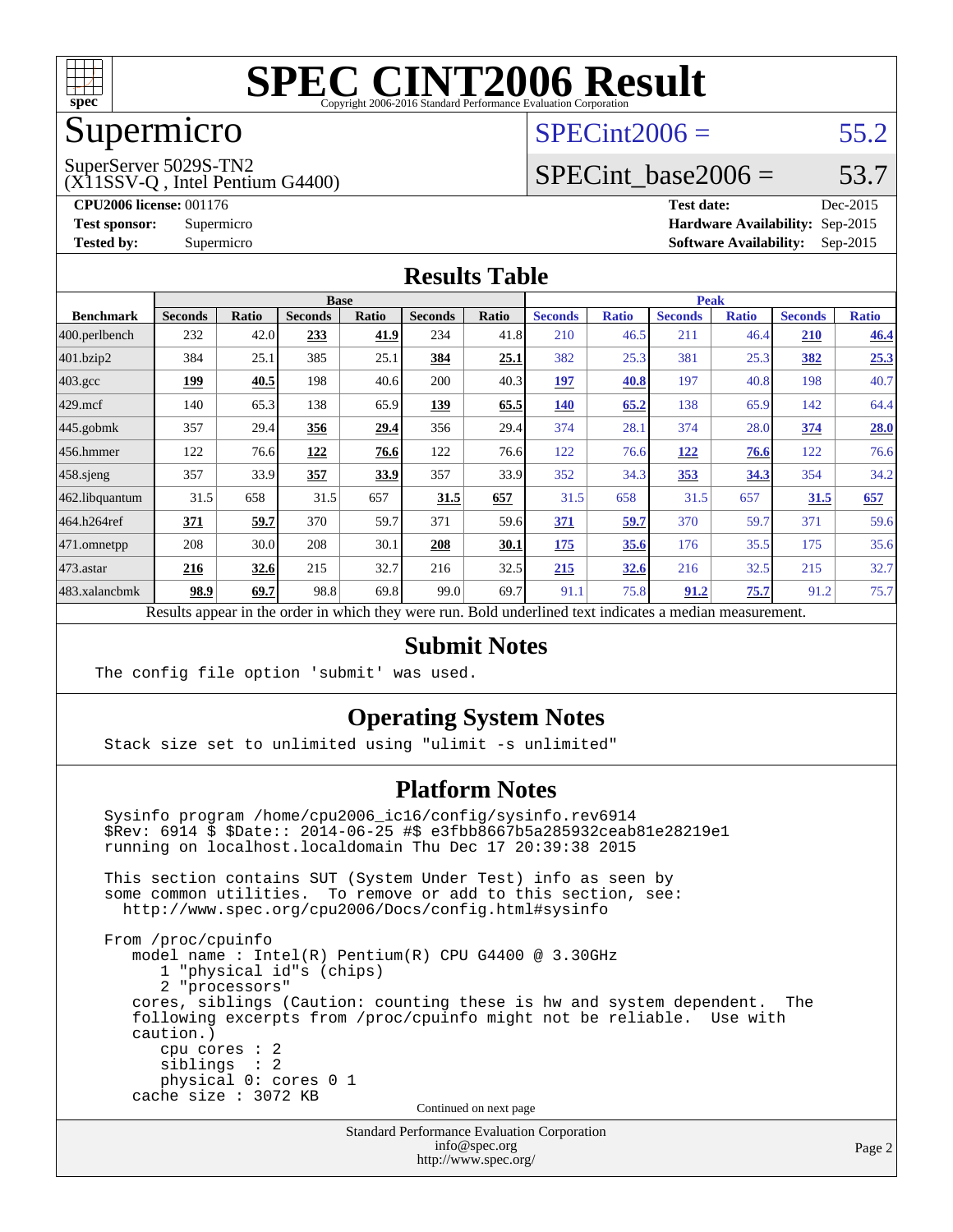

#### Supermicro

 $SPECint2006 = 55.2$  $SPECint2006 = 55.2$ 

(X11SSV-Q , Intel Pentium G4400) SuperServer 5029S-TN2

 $SPECTnt\_base2006 = 53.7$ 

**[CPU2006 license:](http://www.spec.org/auto/cpu2006/Docs/result-fields.html#CPU2006license)** 001176 **[Test date:](http://www.spec.org/auto/cpu2006/Docs/result-fields.html#Testdate)** Dec-2015 **[Test sponsor:](http://www.spec.org/auto/cpu2006/Docs/result-fields.html#Testsponsor)** Supermicro **[Hardware Availability:](http://www.spec.org/auto/cpu2006/Docs/result-fields.html#HardwareAvailability)** Sep-2015 **[Tested by:](http://www.spec.org/auto/cpu2006/Docs/result-fields.html#Testedby)** Supermicro **Supermicro [Software Availability:](http://www.spec.org/auto/cpu2006/Docs/result-fields.html#SoftwareAvailability)** Sep-2015

#### **[Platform Notes \(Continued\)](http://www.spec.org/auto/cpu2006/Docs/result-fields.html#PlatformNotes)**

Standard Performance Evaluation Corporation From /proc/meminfo MemTotal: 16164312 kB HugePages\_Total: 0<br>Hugepagesize: 2048 kB Hugepagesize: From /etc/\*release\* /etc/\*version\* os-release: NAME="Red Hat Enterprise Linux Server" VERSION="7.1 (Maipo)" ID="rhel" ID\_LIKE="fedora" VERSION\_ID="7.1" PRETTY\_NAME="Red Hat Enterprise Linux Server 7.1 (Maipo)" ANSI\_COLOR="0;31" CPE\_NAME="cpe:/o:redhat:enterprise\_linux:7.1:GA:server" redhat-release: Red Hat Enterprise Linux Server release 7.1 (Maipo) system-release: Red Hat Enterprise Linux Server release 7.1 (Maipo) system-release-cpe: cpe:/o:redhat:enterprise\_linux:7.1:ga:server uname -a: Linux localhost.localdomain 3.10.0-229.el7.x86\_64 #1 SMP Thu Jan 29 18:37:38 EST 2015 x86\_64 x86\_64 x86\_64 GNU/Linux run-level 3 Dec 17 20:35 SPEC is set to: /home/cpu2006\_ic16 Filesystem Type Size Used Avail Use% Mounted on /dev/mapper/rhel-home xfs 216G 179G 37G 83% /home Additional information from dmidecode: Warning: Use caution when you interpret this section. The 'dmidecode' program reads system data which is "intended to allow hardware to be accurately determined", but the intent may not be met, as there are frequent changes to hardware, firmware, and the "DMTF SMBIOS" standard. BIOS American Megatrends Inc. 1.0a 11/03/2015 Memory: 2x Samsung M471A1G43DB0-CPB 8 GB 2 rank 2133 MHz (End of data from sysinfo program) **[General Notes](http://www.spec.org/auto/cpu2006/Docs/result-fields.html#GeneralNotes)** Environment variables set by runspec before the start of the run:  $KMP$  AFFINITY = "granularity=fine, scatter" LD\_LIBRARY\_PATH = "/home/cpu2006\_ic16/libs/32:/home/cpu2006\_ic16/libs/64:/home/cpu2006\_ic16/sh" OMP\_NUM\_THREADS = "2" Binaries compiled on a system with 1x Intel Core i5-4670K CPU + 32GB memory using RedHat EL 7.1 Continued on next page

[info@spec.org](mailto:info@spec.org) <http://www.spec.org/>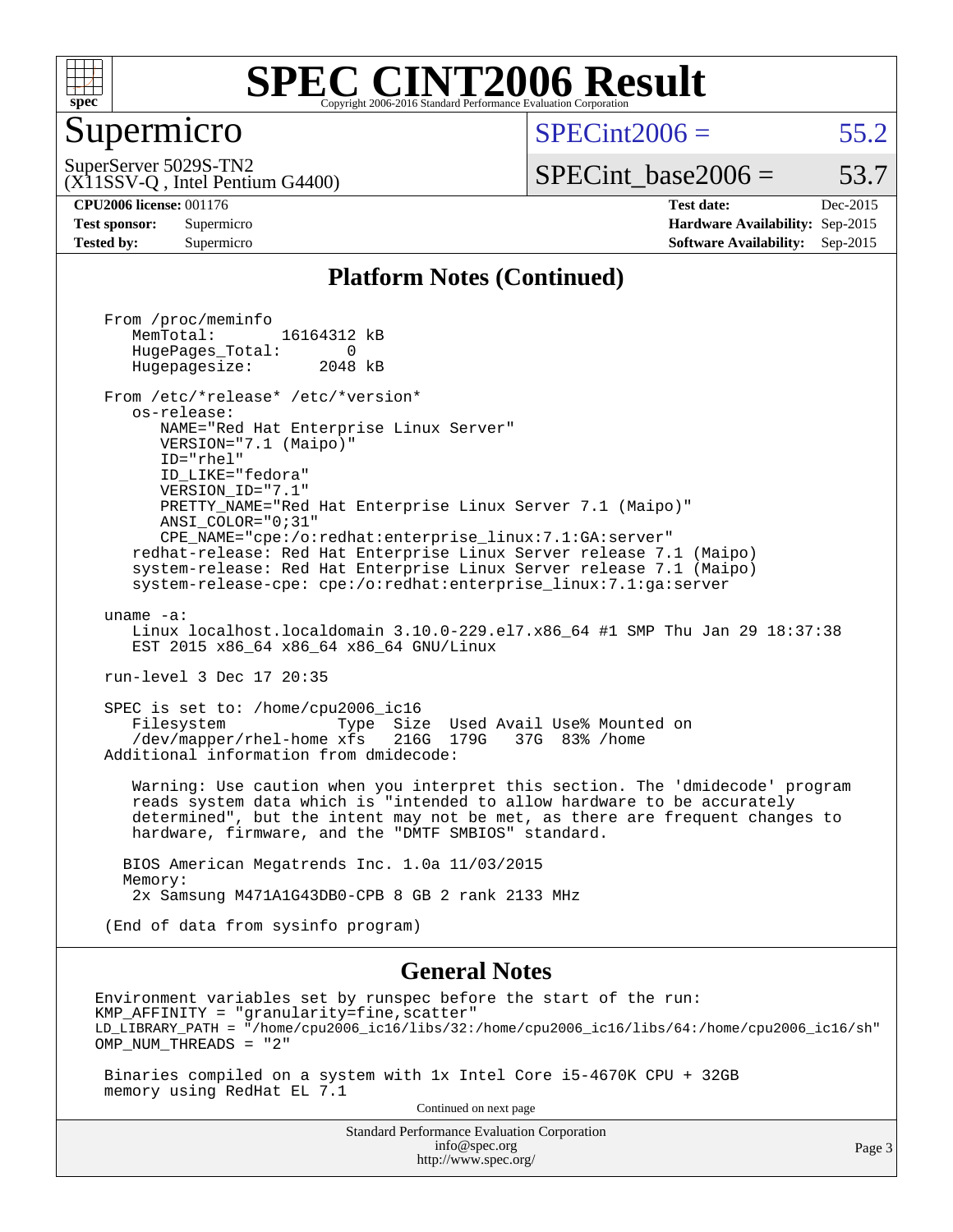

#### Supermicro

 $SPECint2006 = 55.2$  $SPECint2006 = 55.2$ 

(X11SSV-Q , Intel Pentium G4400) SuperServer 5029S-TN2

SPECint base2006 =  $53.7$ **[CPU2006 license:](http://www.spec.org/auto/cpu2006/Docs/result-fields.html#CPU2006license)** 001176 **[Test date:](http://www.spec.org/auto/cpu2006/Docs/result-fields.html#Testdate)** Dec-2015

**[Test sponsor:](http://www.spec.org/auto/cpu2006/Docs/result-fields.html#Testsponsor)** Supermicro **[Hardware Availability:](http://www.spec.org/auto/cpu2006/Docs/result-fields.html#HardwareAvailability)** Sep-2015 **[Tested by:](http://www.spec.org/auto/cpu2006/Docs/result-fields.html#Testedby)** Supermicro **Supermicro [Software Availability:](http://www.spec.org/auto/cpu2006/Docs/result-fields.html#SoftwareAvailability)** Sep-2015

#### **[General Notes \(Continued\)](http://www.spec.org/auto/cpu2006/Docs/result-fields.html#GeneralNotes)**

 Transparent Huge Pages enabled with: echo always > /sys/kernel/mm/transparent\_hugepage/enabled

## **[Base Compiler Invocation](http://www.spec.org/auto/cpu2006/Docs/result-fields.html#BaseCompilerInvocation)**

[C benchmarks](http://www.spec.org/auto/cpu2006/Docs/result-fields.html#Cbenchmarks): [icc -m64](http://www.spec.org/cpu2006/results/res2016q1/cpu2006-20160125-38787.flags.html#user_CCbase_intel_icc_64bit_f346026e86af2a669e726fe758c88044)

[C++ benchmarks:](http://www.spec.org/auto/cpu2006/Docs/result-fields.html#CXXbenchmarks) [icpc -m64](http://www.spec.org/cpu2006/results/res2016q1/cpu2006-20160125-38787.flags.html#user_CXXbase_intel_icpc_64bit_fc66a5337ce925472a5c54ad6a0de310)

#### **[Base Portability Flags](http://www.spec.org/auto/cpu2006/Docs/result-fields.html#BasePortabilityFlags)**

 400.perlbench: [-DSPEC\\_CPU\\_LP64](http://www.spec.org/cpu2006/results/res2016q1/cpu2006-20160125-38787.flags.html#b400.perlbench_basePORTABILITY_DSPEC_CPU_LP64) [-DSPEC\\_CPU\\_LINUX\\_X64](http://www.spec.org/cpu2006/results/res2016q1/cpu2006-20160125-38787.flags.html#b400.perlbench_baseCPORTABILITY_DSPEC_CPU_LINUX_X64) 401.bzip2: [-DSPEC\\_CPU\\_LP64](http://www.spec.org/cpu2006/results/res2016q1/cpu2006-20160125-38787.flags.html#suite_basePORTABILITY401_bzip2_DSPEC_CPU_LP64) 403.gcc: [-DSPEC\\_CPU\\_LP64](http://www.spec.org/cpu2006/results/res2016q1/cpu2006-20160125-38787.flags.html#suite_basePORTABILITY403_gcc_DSPEC_CPU_LP64) 429.mcf: [-DSPEC\\_CPU\\_LP64](http://www.spec.org/cpu2006/results/res2016q1/cpu2006-20160125-38787.flags.html#suite_basePORTABILITY429_mcf_DSPEC_CPU_LP64) 445.gobmk: [-DSPEC\\_CPU\\_LP64](http://www.spec.org/cpu2006/results/res2016q1/cpu2006-20160125-38787.flags.html#suite_basePORTABILITY445_gobmk_DSPEC_CPU_LP64) 456.hmmer: [-DSPEC\\_CPU\\_LP64](http://www.spec.org/cpu2006/results/res2016q1/cpu2006-20160125-38787.flags.html#suite_basePORTABILITY456_hmmer_DSPEC_CPU_LP64) 458.sjeng: [-DSPEC\\_CPU\\_LP64](http://www.spec.org/cpu2006/results/res2016q1/cpu2006-20160125-38787.flags.html#suite_basePORTABILITY458_sjeng_DSPEC_CPU_LP64) 462.libquantum: [-DSPEC\\_CPU\\_LP64](http://www.spec.org/cpu2006/results/res2016q1/cpu2006-20160125-38787.flags.html#suite_basePORTABILITY462_libquantum_DSPEC_CPU_LP64) [-DSPEC\\_CPU\\_LINUX](http://www.spec.org/cpu2006/results/res2016q1/cpu2006-20160125-38787.flags.html#b462.libquantum_baseCPORTABILITY_DSPEC_CPU_LINUX) 464.h264ref: [-DSPEC\\_CPU\\_LP64](http://www.spec.org/cpu2006/results/res2016q1/cpu2006-20160125-38787.flags.html#suite_basePORTABILITY464_h264ref_DSPEC_CPU_LP64) 471.omnetpp: [-DSPEC\\_CPU\\_LP64](http://www.spec.org/cpu2006/results/res2016q1/cpu2006-20160125-38787.flags.html#suite_basePORTABILITY471_omnetpp_DSPEC_CPU_LP64) 473.astar: [-DSPEC\\_CPU\\_LP64](http://www.spec.org/cpu2006/results/res2016q1/cpu2006-20160125-38787.flags.html#suite_basePORTABILITY473_astar_DSPEC_CPU_LP64) 483.xalancbmk: [-DSPEC\\_CPU\\_LP64](http://www.spec.org/cpu2006/results/res2016q1/cpu2006-20160125-38787.flags.html#suite_basePORTABILITY483_xalancbmk_DSPEC_CPU_LP64) [-DSPEC\\_CPU\\_LINUX](http://www.spec.org/cpu2006/results/res2016q1/cpu2006-20160125-38787.flags.html#b483.xalancbmk_baseCXXPORTABILITY_DSPEC_CPU_LINUX)

#### **[Base Optimization Flags](http://www.spec.org/auto/cpu2006/Docs/result-fields.html#BaseOptimizationFlags)**

[C benchmarks](http://www.spec.org/auto/cpu2006/Docs/result-fields.html#Cbenchmarks): [-xSSE4.2](http://www.spec.org/cpu2006/results/res2016q1/cpu2006-20160125-38787.flags.html#user_CCbase_f-xSSE42_f91528193cf0b216347adb8b939d4107) [-ipo](http://www.spec.org/cpu2006/results/res2016q1/cpu2006-20160125-38787.flags.html#user_CCbase_f-ipo) [-O3](http://www.spec.org/cpu2006/results/res2016q1/cpu2006-20160125-38787.flags.html#user_CCbase_f-O3) [-no-prec-div](http://www.spec.org/cpu2006/results/res2016q1/cpu2006-20160125-38787.flags.html#user_CCbase_f-no-prec-div) [-parallel](http://www.spec.org/cpu2006/results/res2016q1/cpu2006-20160125-38787.flags.html#user_CCbase_f-parallel) [-opt-prefetch](http://www.spec.org/cpu2006/results/res2016q1/cpu2006-20160125-38787.flags.html#user_CCbase_f-opt-prefetch) [-auto-p32](http://www.spec.org/cpu2006/results/res2016q1/cpu2006-20160125-38787.flags.html#user_CCbase_f-auto-p32)

[C++ benchmarks:](http://www.spec.org/auto/cpu2006/Docs/result-fields.html#CXXbenchmarks)

[-xSSE4.2](http://www.spec.org/cpu2006/results/res2016q1/cpu2006-20160125-38787.flags.html#user_CXXbase_f-xSSE42_f91528193cf0b216347adb8b939d4107) [-ipo](http://www.spec.org/cpu2006/results/res2016q1/cpu2006-20160125-38787.flags.html#user_CXXbase_f-ipo) [-O3](http://www.spec.org/cpu2006/results/res2016q1/cpu2006-20160125-38787.flags.html#user_CXXbase_f-O3) [-no-prec-div](http://www.spec.org/cpu2006/results/res2016q1/cpu2006-20160125-38787.flags.html#user_CXXbase_f-no-prec-div) [-opt-prefetch](http://www.spec.org/cpu2006/results/res2016q1/cpu2006-20160125-38787.flags.html#user_CXXbase_f-opt-prefetch) [-auto-p32](http://www.spec.org/cpu2006/results/res2016q1/cpu2006-20160125-38787.flags.html#user_CXXbase_f-auto-p32) [-Wl,-z,muldefs](http://www.spec.org/cpu2006/results/res2016q1/cpu2006-20160125-38787.flags.html#user_CXXbase_link_force_multiple1_74079c344b956b9658436fd1b6dd3a8a) [-L/sh -lsmartheap64](http://www.spec.org/cpu2006/results/res2016q1/cpu2006-20160125-38787.flags.html#user_CXXbase_SmartHeap64_ed4ef857ce90951921efb0d91eb88472)

#### **[Base Other Flags](http://www.spec.org/auto/cpu2006/Docs/result-fields.html#BaseOtherFlags)**

[C benchmarks](http://www.spec.org/auto/cpu2006/Docs/result-fields.html#Cbenchmarks):

403.gcc: [-Dalloca=\\_alloca](http://www.spec.org/cpu2006/results/res2016q1/cpu2006-20160125-38787.flags.html#b403.gcc_baseEXTRA_CFLAGS_Dalloca_be3056838c12de2578596ca5467af7f3)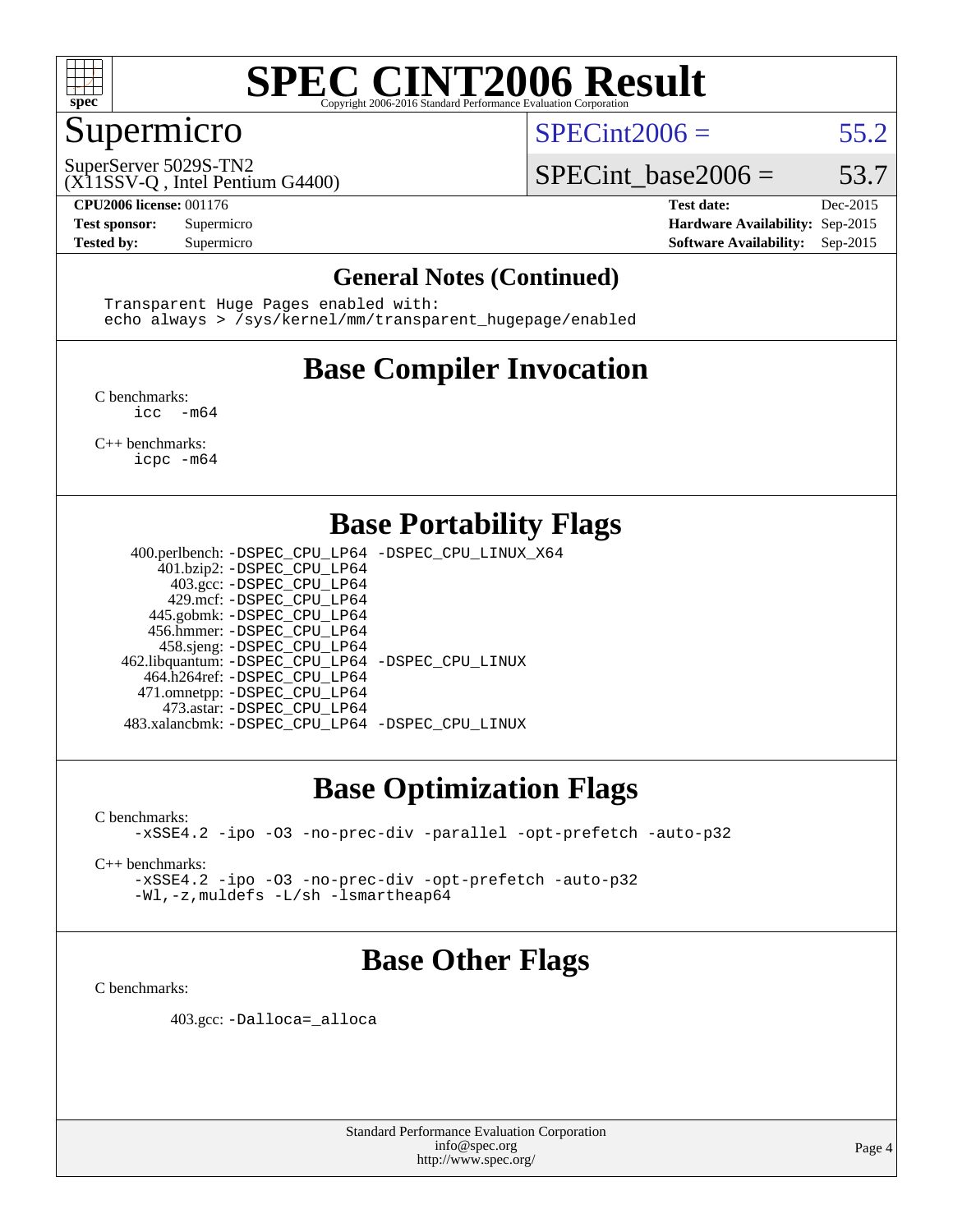

#### Supermicro

 $SPECint2006 = 55.2$  $SPECint2006 = 55.2$ 

SuperServer 5029S-TN2

#### SPECint base2006 =  $53.7$

(X11SSV-Q , Intel Pentium G4400)

**[CPU2006 license:](http://www.spec.org/auto/cpu2006/Docs/result-fields.html#CPU2006license)** 001176 **[Test date:](http://www.spec.org/auto/cpu2006/Docs/result-fields.html#Testdate)** Dec-2015 **[Test sponsor:](http://www.spec.org/auto/cpu2006/Docs/result-fields.html#Testsponsor)** Supermicro **[Hardware Availability:](http://www.spec.org/auto/cpu2006/Docs/result-fields.html#HardwareAvailability)** Sep-2015 **[Tested by:](http://www.spec.org/auto/cpu2006/Docs/result-fields.html#Testedby)** Supermicro **Supermicro [Software Availability:](http://www.spec.org/auto/cpu2006/Docs/result-fields.html#SoftwareAvailability)** Sep-2015

### **[Peak Compiler Invocation](http://www.spec.org/auto/cpu2006/Docs/result-fields.html#PeakCompilerInvocation)**

[C benchmarks \(except as noted below\)](http://www.spec.org/auto/cpu2006/Docs/result-fields.html#Cbenchmarksexceptasnotedbelow): icc  $-m64$ 

400.perlbench: [icc -m32 -L/opt/intel/compilers\\_and\\_libraries\\_2016/linux/compiler/lib/ia32\\_lin](http://www.spec.org/cpu2006/results/res2016q1/cpu2006-20160125-38787.flags.html#user_peakCCLD400_perlbench_intel_icc_e10256ba5924b668798078a321b0cb3f)

445.gobmk: [icc -m32 -L/opt/intel/compilers\\_and\\_libraries\\_2016/linux/compiler/lib/ia32\\_lin](http://www.spec.org/cpu2006/results/res2016q1/cpu2006-20160125-38787.flags.html#user_peakCCLD445_gobmk_intel_icc_e10256ba5924b668798078a321b0cb3f)

[C++ benchmarks \(except as noted below\):](http://www.spec.org/auto/cpu2006/Docs/result-fields.html#CXXbenchmarksexceptasnotedbelow)

[icpc -m32 -L/opt/intel/compilers\\_and\\_libraries\\_2016/linux/compiler/lib/ia32\\_lin](http://www.spec.org/cpu2006/results/res2016q1/cpu2006-20160125-38787.flags.html#user_CXXpeak_intel_icpc_b4f50a394bdb4597aa5879c16bc3f5c5)

473.astar: [icpc -m64](http://www.spec.org/cpu2006/results/res2016q1/cpu2006-20160125-38787.flags.html#user_peakCXXLD473_astar_intel_icpc_64bit_fc66a5337ce925472a5c54ad6a0de310)

### **[Peak Portability Flags](http://www.spec.org/auto/cpu2006/Docs/result-fields.html#PeakPortabilityFlags)**

 400.perlbench: [-D\\_FILE\\_OFFSET\\_BITS=64](http://www.spec.org/cpu2006/results/res2016q1/cpu2006-20160125-38787.flags.html#user_peakPORTABILITY400_perlbench_file_offset_bits_64_438cf9856305ebd76870a2c6dc2689ab) [-DSPEC\\_CPU\\_LINUX\\_IA32](http://www.spec.org/cpu2006/results/res2016q1/cpu2006-20160125-38787.flags.html#b400.perlbench_peakCPORTABILITY_DSPEC_CPU_LINUX_IA32) 401.bzip2: [-DSPEC\\_CPU\\_LP64](http://www.spec.org/cpu2006/results/res2016q1/cpu2006-20160125-38787.flags.html#suite_peakPORTABILITY401_bzip2_DSPEC_CPU_LP64) 403.gcc: [-DSPEC\\_CPU\\_LP64](http://www.spec.org/cpu2006/results/res2016q1/cpu2006-20160125-38787.flags.html#suite_peakPORTABILITY403_gcc_DSPEC_CPU_LP64) 429.mcf: [-DSPEC\\_CPU\\_LP64](http://www.spec.org/cpu2006/results/res2016q1/cpu2006-20160125-38787.flags.html#suite_peakPORTABILITY429_mcf_DSPEC_CPU_LP64) 445.gobmk: [-D\\_FILE\\_OFFSET\\_BITS=64](http://www.spec.org/cpu2006/results/res2016q1/cpu2006-20160125-38787.flags.html#user_peakPORTABILITY445_gobmk_file_offset_bits_64_438cf9856305ebd76870a2c6dc2689ab) 456.hmmer: [-DSPEC\\_CPU\\_LP64](http://www.spec.org/cpu2006/results/res2016q1/cpu2006-20160125-38787.flags.html#suite_peakPORTABILITY456_hmmer_DSPEC_CPU_LP64) 458.sjeng: [-DSPEC\\_CPU\\_LP64](http://www.spec.org/cpu2006/results/res2016q1/cpu2006-20160125-38787.flags.html#suite_peakPORTABILITY458_sjeng_DSPEC_CPU_LP64) 462.libquantum: [-DSPEC\\_CPU\\_LP64](http://www.spec.org/cpu2006/results/res2016q1/cpu2006-20160125-38787.flags.html#suite_peakPORTABILITY462_libquantum_DSPEC_CPU_LP64) [-DSPEC\\_CPU\\_LINUX](http://www.spec.org/cpu2006/results/res2016q1/cpu2006-20160125-38787.flags.html#b462.libquantum_peakCPORTABILITY_DSPEC_CPU_LINUX) 464.h264ref: [-DSPEC\\_CPU\\_LP64](http://www.spec.org/cpu2006/results/res2016q1/cpu2006-20160125-38787.flags.html#suite_peakPORTABILITY464_h264ref_DSPEC_CPU_LP64) 471.omnetpp: [-D\\_FILE\\_OFFSET\\_BITS=64](http://www.spec.org/cpu2006/results/res2016q1/cpu2006-20160125-38787.flags.html#user_peakPORTABILITY471_omnetpp_file_offset_bits_64_438cf9856305ebd76870a2c6dc2689ab) 473.astar: [-DSPEC\\_CPU\\_LP64](http://www.spec.org/cpu2006/results/res2016q1/cpu2006-20160125-38787.flags.html#suite_peakPORTABILITY473_astar_DSPEC_CPU_LP64) 483.xalancbmk: [-D\\_FILE\\_OFFSET\\_BITS=64](http://www.spec.org/cpu2006/results/res2016q1/cpu2006-20160125-38787.flags.html#user_peakPORTABILITY483_xalancbmk_file_offset_bits_64_438cf9856305ebd76870a2c6dc2689ab) [-DSPEC\\_CPU\\_LINUX](http://www.spec.org/cpu2006/results/res2016q1/cpu2006-20160125-38787.flags.html#b483.xalancbmk_peakCXXPORTABILITY_DSPEC_CPU_LINUX)

### **[Peak Optimization Flags](http://www.spec.org/auto/cpu2006/Docs/result-fields.html#PeakOptimizationFlags)**

[C benchmarks](http://www.spec.org/auto/cpu2006/Docs/result-fields.html#Cbenchmarks):

 400.perlbench: [-xSSE4.2](http://www.spec.org/cpu2006/results/res2016q1/cpu2006-20160125-38787.flags.html#user_peakPASS2_CFLAGSPASS2_LDCFLAGS400_perlbench_f-xSSE42_f91528193cf0b216347adb8b939d4107)(pass 2) [-prof-gen:threadsafe](http://www.spec.org/cpu2006/results/res2016q1/cpu2006-20160125-38787.flags.html#user_peakPASS1_CFLAGSPASS1_LDCFLAGS400_perlbench_prof_gen_21a26eb79f378b550acd7bec9fe4467a)(pass 1) [-ipo](http://www.spec.org/cpu2006/results/res2016q1/cpu2006-20160125-38787.flags.html#user_peakPASS2_CFLAGSPASS2_LDCFLAGS400_perlbench_f-ipo)(pass 2) [-O3](http://www.spec.org/cpu2006/results/res2016q1/cpu2006-20160125-38787.flags.html#user_peakPASS2_CFLAGSPASS2_LDCFLAGS400_perlbench_f-O3)(pass 2) [-no-prec-div](http://www.spec.org/cpu2006/results/res2016q1/cpu2006-20160125-38787.flags.html#user_peakPASS2_CFLAGSPASS2_LDCFLAGS400_perlbench_f-no-prec-div)(pass 2) [-par-num-threads=1](http://www.spec.org/cpu2006/results/res2016q1/cpu2006-20160125-38787.flags.html#user_peakPASS1_CFLAGSPASS1_LDCFLAGS400_perlbench_par_num_threads_786a6ff141b4e9e90432e998842df6c2)(pass 1) [-prof-use](http://www.spec.org/cpu2006/results/res2016q1/cpu2006-20160125-38787.flags.html#user_peakPASS2_CFLAGSPASS2_LDCFLAGS400_perlbench_prof_use_bccf7792157ff70d64e32fe3e1250b55)(pass 2) [-opt-prefetch](http://www.spec.org/cpu2006/results/res2016q1/cpu2006-20160125-38787.flags.html#user_peakCOPTIMIZE400_perlbench_f-opt-prefetch) [-ansi-alias](http://www.spec.org/cpu2006/results/res2016q1/cpu2006-20160125-38787.flags.html#user_peakCOPTIMIZE400_perlbench_f-ansi-alias)

 401.bzip2: [-xSSE4.2](http://www.spec.org/cpu2006/results/res2016q1/cpu2006-20160125-38787.flags.html#user_peakPASS2_CFLAGSPASS2_LDCFLAGS401_bzip2_f-xSSE42_f91528193cf0b216347adb8b939d4107)(pass 2) [-prof-gen:threadsafe](http://www.spec.org/cpu2006/results/res2016q1/cpu2006-20160125-38787.flags.html#user_peakPASS1_CFLAGSPASS1_LDCFLAGS401_bzip2_prof_gen_21a26eb79f378b550acd7bec9fe4467a)(pass 1) [-ipo](http://www.spec.org/cpu2006/results/res2016q1/cpu2006-20160125-38787.flags.html#user_peakPASS2_CFLAGSPASS2_LDCFLAGS401_bzip2_f-ipo)(pass 2) [-O3](http://www.spec.org/cpu2006/results/res2016q1/cpu2006-20160125-38787.flags.html#user_peakPASS2_CFLAGSPASS2_LDCFLAGS401_bzip2_f-O3)(pass 2) [-no-prec-div](http://www.spec.org/cpu2006/results/res2016q1/cpu2006-20160125-38787.flags.html#user_peakCOPTIMIZEPASS2_CFLAGSPASS2_LDCFLAGS401_bzip2_f-no-prec-div) [-par-num-threads=1](http://www.spec.org/cpu2006/results/res2016q1/cpu2006-20160125-38787.flags.html#user_peakPASS1_CFLAGSPASS1_LDCFLAGS401_bzip2_par_num_threads_786a6ff141b4e9e90432e998842df6c2)(pass 1) [-prof-use](http://www.spec.org/cpu2006/results/res2016q1/cpu2006-20160125-38787.flags.html#user_peakPASS2_CFLAGSPASS2_LDCFLAGS401_bzip2_prof_use_bccf7792157ff70d64e32fe3e1250b55)(pass 2) [-auto-ilp32](http://www.spec.org/cpu2006/results/res2016q1/cpu2006-20160125-38787.flags.html#user_peakCOPTIMIZE401_bzip2_f-auto-ilp32) [-opt-prefetch](http://www.spec.org/cpu2006/results/res2016q1/cpu2006-20160125-38787.flags.html#user_peakCOPTIMIZE401_bzip2_f-opt-prefetch) [-ansi-alias](http://www.spec.org/cpu2006/results/res2016q1/cpu2006-20160125-38787.flags.html#user_peakCOPTIMIZE401_bzip2_f-ansi-alias)

 403.gcc: [-xSSE4.2](http://www.spec.org/cpu2006/results/res2016q1/cpu2006-20160125-38787.flags.html#user_peakCOPTIMIZE403_gcc_f-xSSE42_f91528193cf0b216347adb8b939d4107) [-ipo](http://www.spec.org/cpu2006/results/res2016q1/cpu2006-20160125-38787.flags.html#user_peakCOPTIMIZE403_gcc_f-ipo) [-O3](http://www.spec.org/cpu2006/results/res2016q1/cpu2006-20160125-38787.flags.html#user_peakCOPTIMIZE403_gcc_f-O3) [-no-prec-div](http://www.spec.org/cpu2006/results/res2016q1/cpu2006-20160125-38787.flags.html#user_peakCOPTIMIZE403_gcc_f-no-prec-div) [-inline-calloc](http://www.spec.org/cpu2006/results/res2016q1/cpu2006-20160125-38787.flags.html#user_peakCOPTIMIZE403_gcc_f-inline-calloc) [-opt-malloc-options=3](http://www.spec.org/cpu2006/results/res2016q1/cpu2006-20160125-38787.flags.html#user_peakCOPTIMIZE403_gcc_f-opt-malloc-options_13ab9b803cf986b4ee62f0a5998c2238) [-auto-ilp32](http://www.spec.org/cpu2006/results/res2016q1/cpu2006-20160125-38787.flags.html#user_peakCOPTIMIZE403_gcc_f-auto-ilp32)

 429.mcf: [-xSSE4.2](http://www.spec.org/cpu2006/results/res2016q1/cpu2006-20160125-38787.flags.html#user_peakCOPTIMIZE429_mcf_f-xSSE42_f91528193cf0b216347adb8b939d4107) [-ipo](http://www.spec.org/cpu2006/results/res2016q1/cpu2006-20160125-38787.flags.html#user_peakCOPTIMIZE429_mcf_f-ipo) [-O3](http://www.spec.org/cpu2006/results/res2016q1/cpu2006-20160125-38787.flags.html#user_peakCOPTIMIZE429_mcf_f-O3) [-no-prec-div](http://www.spec.org/cpu2006/results/res2016q1/cpu2006-20160125-38787.flags.html#user_peakCOPTIMIZE429_mcf_f-no-prec-div) [-parallel](http://www.spec.org/cpu2006/results/res2016q1/cpu2006-20160125-38787.flags.html#user_peakCOPTIMIZE429_mcf_f-parallel) [-opt-prefetch](http://www.spec.org/cpu2006/results/res2016q1/cpu2006-20160125-38787.flags.html#user_peakCOPTIMIZE429_mcf_f-opt-prefetch) [-auto-p32](http://www.spec.org/cpu2006/results/res2016q1/cpu2006-20160125-38787.flags.html#user_peakCOPTIMIZE429_mcf_f-auto-p32)

Continued on next page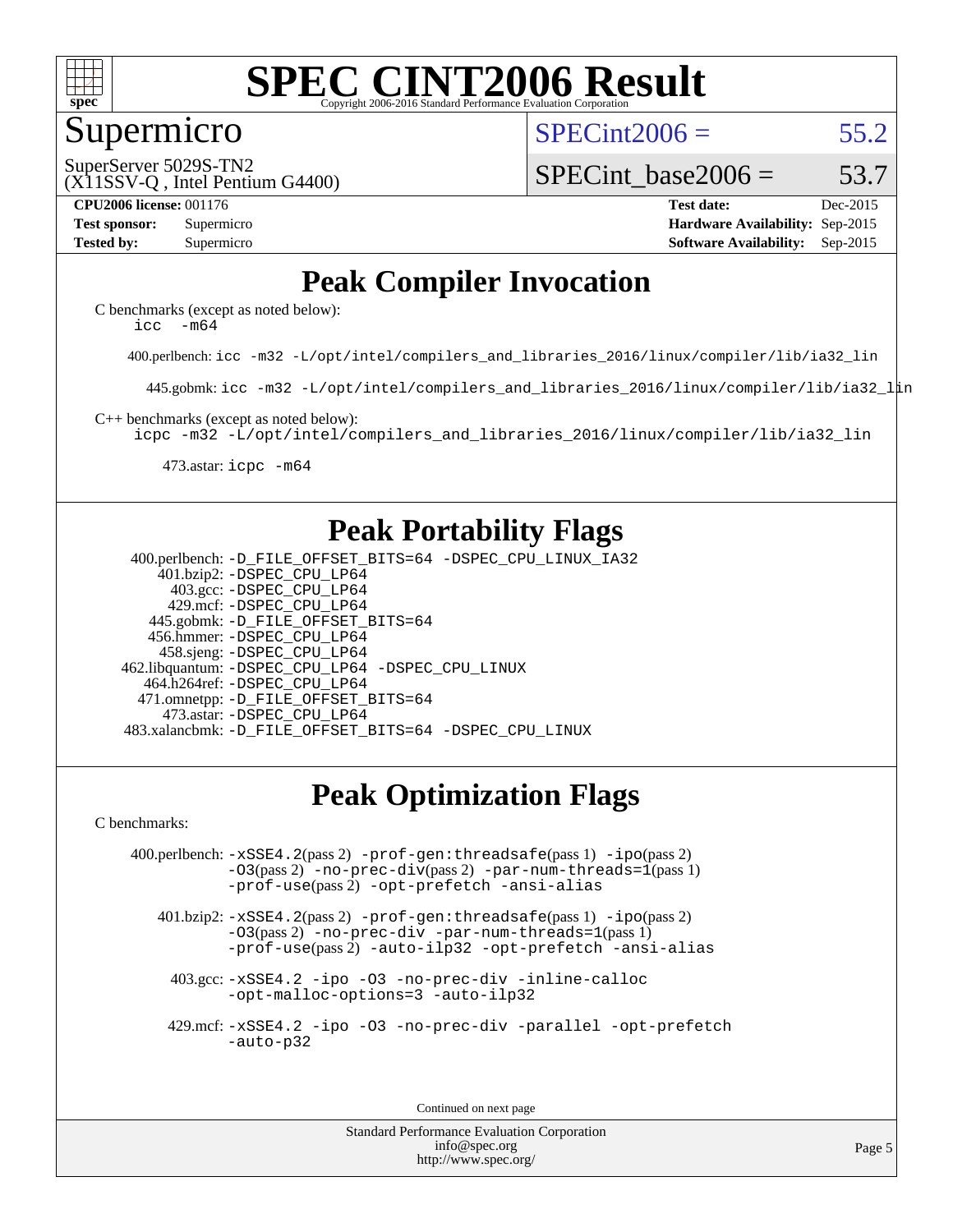

### Supermicro

 $SPECint2006 = 55.2$  $SPECint2006 = 55.2$ 

(X11SSV-Q , Intel Pentium G4400) SuperServer 5029S-TN2

SPECint base2006 =  $53.7$ 

**[CPU2006 license:](http://www.spec.org/auto/cpu2006/Docs/result-fields.html#CPU2006license)** 001176 **[Test date:](http://www.spec.org/auto/cpu2006/Docs/result-fields.html#Testdate)** Dec-2015

| <b>Test sponsor:</b> | Supermicro |
|----------------------|------------|
| <b>Tested by:</b>    | Supermicro |

**[Hardware Availability:](http://www.spec.org/auto/cpu2006/Docs/result-fields.html#HardwareAvailability)** Sep-2015 **[Software Availability:](http://www.spec.org/auto/cpu2006/Docs/result-fields.html#SoftwareAvailability)** Sep-2015

### **[Peak Optimization Flags \(Continued\)](http://www.spec.org/auto/cpu2006/Docs/result-fields.html#PeakOptimizationFlags)**

 445.gobmk: [-xSSE4.2](http://www.spec.org/cpu2006/results/res2016q1/cpu2006-20160125-38787.flags.html#user_peakPASS2_CFLAGSPASS2_LDCFLAGS445_gobmk_f-xSSE42_f91528193cf0b216347adb8b939d4107)(pass 2) [-prof-gen:threadsafe](http://www.spec.org/cpu2006/results/res2016q1/cpu2006-20160125-38787.flags.html#user_peakPASS1_CFLAGSPASS1_LDCFLAGS445_gobmk_prof_gen_21a26eb79f378b550acd7bec9fe4467a)(pass 1) [-prof-use](http://www.spec.org/cpu2006/results/res2016q1/cpu2006-20160125-38787.flags.html#user_peakPASS2_CFLAGSPASS2_LDCFLAGS445_gobmk_prof_use_bccf7792157ff70d64e32fe3e1250b55)(pass2) [-par-num-threads=1](http://www.spec.org/cpu2006/results/res2016q1/cpu2006-20160125-38787.flags.html#user_peakPASS1_CFLAGSPASS1_LDCFLAGS445_gobmk_par_num_threads_786a6ff141b4e9e90432e998842df6c2)(pass1) [-ansi-alias](http://www.spec.org/cpu2006/results/res2016q1/cpu2006-20160125-38787.flags.html#user_peakCOPTIMIZE445_gobmk_f-ansi-alias)

456.hmmer: basepeak = yes

 458.sjeng: [-xSSE4.2](http://www.spec.org/cpu2006/results/res2016q1/cpu2006-20160125-38787.flags.html#user_peakPASS2_CFLAGSPASS2_LDCFLAGS458_sjeng_f-xSSE42_f91528193cf0b216347adb8b939d4107)(pass 2) [-prof-gen:threadsafe](http://www.spec.org/cpu2006/results/res2016q1/cpu2006-20160125-38787.flags.html#user_peakPASS1_CFLAGSPASS1_LDCFLAGS458_sjeng_prof_gen_21a26eb79f378b550acd7bec9fe4467a)(pass 1) [-ipo](http://www.spec.org/cpu2006/results/res2016q1/cpu2006-20160125-38787.flags.html#user_peakPASS2_CFLAGSPASS2_LDCFLAGS458_sjeng_f-ipo)(pass 2)  $-03$ (pass 2)  $-$ no-prec-div(pass 2) [-par-num-threads=1](http://www.spec.org/cpu2006/results/res2016q1/cpu2006-20160125-38787.flags.html#user_peakPASS1_CFLAGSPASS1_LDCFLAGS458_sjeng_par_num_threads_786a6ff141b4e9e90432e998842df6c2)(pass 1) [-prof-use](http://www.spec.org/cpu2006/results/res2016q1/cpu2006-20160125-38787.flags.html#user_peakPASS2_CFLAGSPASS2_LDCFLAGS458_sjeng_prof_use_bccf7792157ff70d64e32fe3e1250b55)(pass 2) [-unroll4](http://www.spec.org/cpu2006/results/res2016q1/cpu2006-20160125-38787.flags.html#user_peakCOPTIMIZE458_sjeng_f-unroll_4e5e4ed65b7fd20bdcd365bec371b81f)

 $462$ .libquantum: basepeak = yes

 $464.h264$ ref: basepeak = yes

[C++ benchmarks:](http://www.spec.org/auto/cpu2006/Docs/result-fields.html#CXXbenchmarks)

 471.omnetpp: [-xSSE4.2](http://www.spec.org/cpu2006/results/res2016q1/cpu2006-20160125-38787.flags.html#user_peakPASS2_CXXFLAGSPASS2_LDCXXFLAGS471_omnetpp_f-xSSE42_f91528193cf0b216347adb8b939d4107)(pass 2) [-prof-gen:threadsafe](http://www.spec.org/cpu2006/results/res2016q1/cpu2006-20160125-38787.flags.html#user_peakPASS1_CXXFLAGSPASS1_LDCXXFLAGS471_omnetpp_prof_gen_21a26eb79f378b550acd7bec9fe4467a)(pass 1) [-ipo](http://www.spec.org/cpu2006/results/res2016q1/cpu2006-20160125-38787.flags.html#user_peakPASS2_CXXFLAGSPASS2_LDCXXFLAGS471_omnetpp_f-ipo)(pass 2)  $-03(pass 2)$  [-no-prec-div](http://www.spec.org/cpu2006/results/res2016q1/cpu2006-20160125-38787.flags.html#user_peakPASS2_CXXFLAGSPASS2_LDCXXFLAGS471_omnetpp_f-no-prec-div)(pass 2) [-par-num-threads=1](http://www.spec.org/cpu2006/results/res2016q1/cpu2006-20160125-38787.flags.html#user_peakPASS1_CXXFLAGSPASS1_LDCXXFLAGS471_omnetpp_par_num_threads_786a6ff141b4e9e90432e998842df6c2)(pass 1) [-prof-use](http://www.spec.org/cpu2006/results/res2016q1/cpu2006-20160125-38787.flags.html#user_peakPASS2_CXXFLAGSPASS2_LDCXXFLAGS471_omnetpp_prof_use_bccf7792157ff70d64e32fe3e1250b55)(pass 2) [-opt-ra-region-strategy=block](http://www.spec.org/cpu2006/results/res2016q1/cpu2006-20160125-38787.flags.html#user_peakCXXOPTIMIZE471_omnetpp_f-opt-ra-region-strategy_5382940c29ea30302d682fc74bfe0147)  [-ansi-alias](http://www.spec.org/cpu2006/results/res2016q1/cpu2006-20160125-38787.flags.html#user_peakCXXOPTIMIZE471_omnetpp_f-ansi-alias) [-Wl,-z,muldefs](http://www.spec.org/cpu2006/results/res2016q1/cpu2006-20160125-38787.flags.html#user_peakEXTRA_LDFLAGS471_omnetpp_link_force_multiple1_74079c344b956b9658436fd1b6dd3a8a) [-L/sh -lsmartheap](http://www.spec.org/cpu2006/results/res2016q1/cpu2006-20160125-38787.flags.html#user_peakEXTRA_LIBS471_omnetpp_SmartHeap_32f6c82aa1ed9c52345d30cf6e4a0499)

 473.astar: [-xSSE4.2](http://www.spec.org/cpu2006/results/res2016q1/cpu2006-20160125-38787.flags.html#user_peakCXXOPTIMIZE473_astar_f-xSSE42_f91528193cf0b216347adb8b939d4107) [-ipo](http://www.spec.org/cpu2006/results/res2016q1/cpu2006-20160125-38787.flags.html#user_peakCXXOPTIMIZE473_astar_f-ipo) [-O3](http://www.spec.org/cpu2006/results/res2016q1/cpu2006-20160125-38787.flags.html#user_peakCXXOPTIMIZE473_astar_f-O3) [-no-prec-div](http://www.spec.org/cpu2006/results/res2016q1/cpu2006-20160125-38787.flags.html#user_peakCXXOPTIMIZE473_astar_f-no-prec-div) [-opt-prefetch](http://www.spec.org/cpu2006/results/res2016q1/cpu2006-20160125-38787.flags.html#user_peakCXXOPTIMIZE473_astar_f-opt-prefetch) [-auto-p32](http://www.spec.org/cpu2006/results/res2016q1/cpu2006-20160125-38787.flags.html#user_peakCXXOPTIMIZE473_astar_f-auto-p32) [-Wl,-z,muldefs](http://www.spec.org/cpu2006/results/res2016q1/cpu2006-20160125-38787.flags.html#user_peakEXTRA_LDFLAGS473_astar_link_force_multiple1_74079c344b956b9658436fd1b6dd3a8a) [-L/sh -lsmartheap64](http://www.spec.org/cpu2006/results/res2016q1/cpu2006-20160125-38787.flags.html#user_peakEXTRA_LIBS473_astar_SmartHeap64_ed4ef857ce90951921efb0d91eb88472)

 483.xalancbmk: [-xSSE4.2](http://www.spec.org/cpu2006/results/res2016q1/cpu2006-20160125-38787.flags.html#user_peakCXXOPTIMIZE483_xalancbmk_f-xSSE42_f91528193cf0b216347adb8b939d4107) [-ipo](http://www.spec.org/cpu2006/results/res2016q1/cpu2006-20160125-38787.flags.html#user_peakCXXOPTIMIZE483_xalancbmk_f-ipo) [-O3](http://www.spec.org/cpu2006/results/res2016q1/cpu2006-20160125-38787.flags.html#user_peakCXXOPTIMIZE483_xalancbmk_f-O3) [-no-prec-div](http://www.spec.org/cpu2006/results/res2016q1/cpu2006-20160125-38787.flags.html#user_peakCXXOPTIMIZE483_xalancbmk_f-no-prec-div) [-opt-prefetch](http://www.spec.org/cpu2006/results/res2016q1/cpu2006-20160125-38787.flags.html#user_peakCXXOPTIMIZE483_xalancbmk_f-opt-prefetch) [-ansi-alias](http://www.spec.org/cpu2006/results/res2016q1/cpu2006-20160125-38787.flags.html#user_peakCXXOPTIMIZE483_xalancbmk_f-ansi-alias) [-Wl,-z,muldefs](http://www.spec.org/cpu2006/results/res2016q1/cpu2006-20160125-38787.flags.html#user_peakEXTRA_LDFLAGS483_xalancbmk_link_force_multiple1_74079c344b956b9658436fd1b6dd3a8a) [-L/sh -lsmartheap](http://www.spec.org/cpu2006/results/res2016q1/cpu2006-20160125-38787.flags.html#user_peakEXTRA_LIBS483_xalancbmk_SmartHeap_32f6c82aa1ed9c52345d30cf6e4a0499)

#### **[Peak Other Flags](http://www.spec.org/auto/cpu2006/Docs/result-fields.html#PeakOtherFlags)**

[C benchmarks](http://www.spec.org/auto/cpu2006/Docs/result-fields.html#Cbenchmarks):

403.gcc: [-Dalloca=\\_alloca](http://www.spec.org/cpu2006/results/res2016q1/cpu2006-20160125-38787.flags.html#b403.gcc_peakEXTRA_CFLAGS_Dalloca_be3056838c12de2578596ca5467af7f3)

The flags files that were used to format this result can be browsed at <http://www.spec.org/cpu2006/flags/Intel-ic16.0-official-linux64.html> <http://www.spec.org/cpu2006/flags/Supermicro-Platform-Settings-V1.2-revH.html>

You can also download the XML flags sources by saving the following links: <http://www.spec.org/cpu2006/flags/Intel-ic16.0-official-linux64.xml>

<http://www.spec.org/cpu2006/flags/Supermicro-Platform-Settings-V1.2-revH.xml>